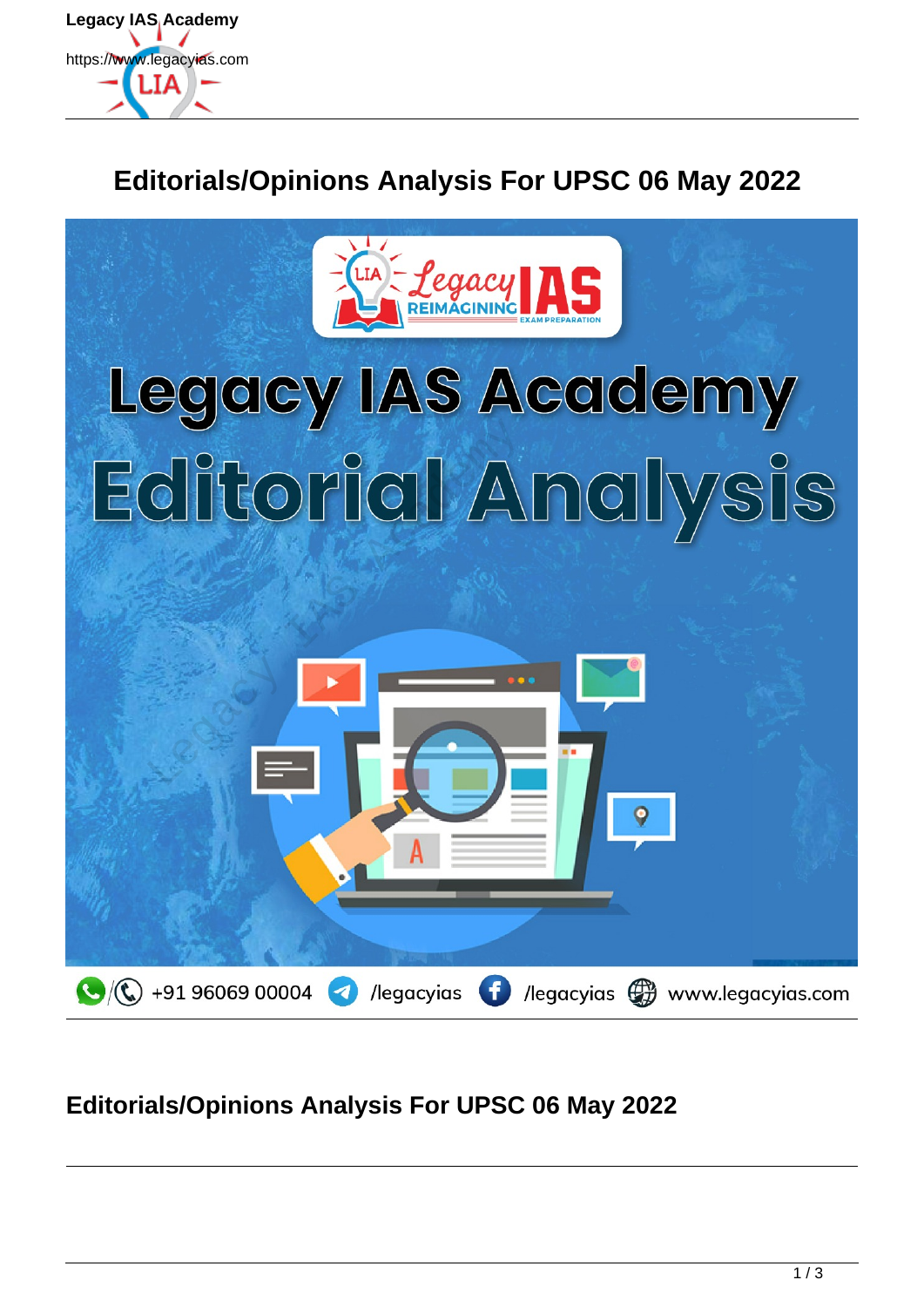

- 1. Inflation control needs another model
- 2. With repo rate hike, RBI has done what's necessary

# [Inflation Control Needs Another Model](https://www.legacyias.com/inflation-control-needs-another-model/)

### **Context**

At the conclusion of the April meeting, the Monetary Policy Committee had already warned that the focus will henceforth be on inflation. Yesterday it raised the repo rate somewhat sooner than was expected by the market. Experience of the April meeting, the Monetary Policial Interaction of the April meeting, the Monetary Policial Interactions of the market.

## **Relevance**

GS-III: Indian Economy and issues relating to Planning, Mobilization of Resources, Growth, Development and Employment.

#### **Dimensions of the Article**

- Discourse on inflation engaged in by the western central banks
- Inflation control in India
- What needs to be done?
- Way Forward

Click Here To Read More: Inflation Control Needs Another Model

With Repo Rate Hike, RBI Has Done What's Necessary